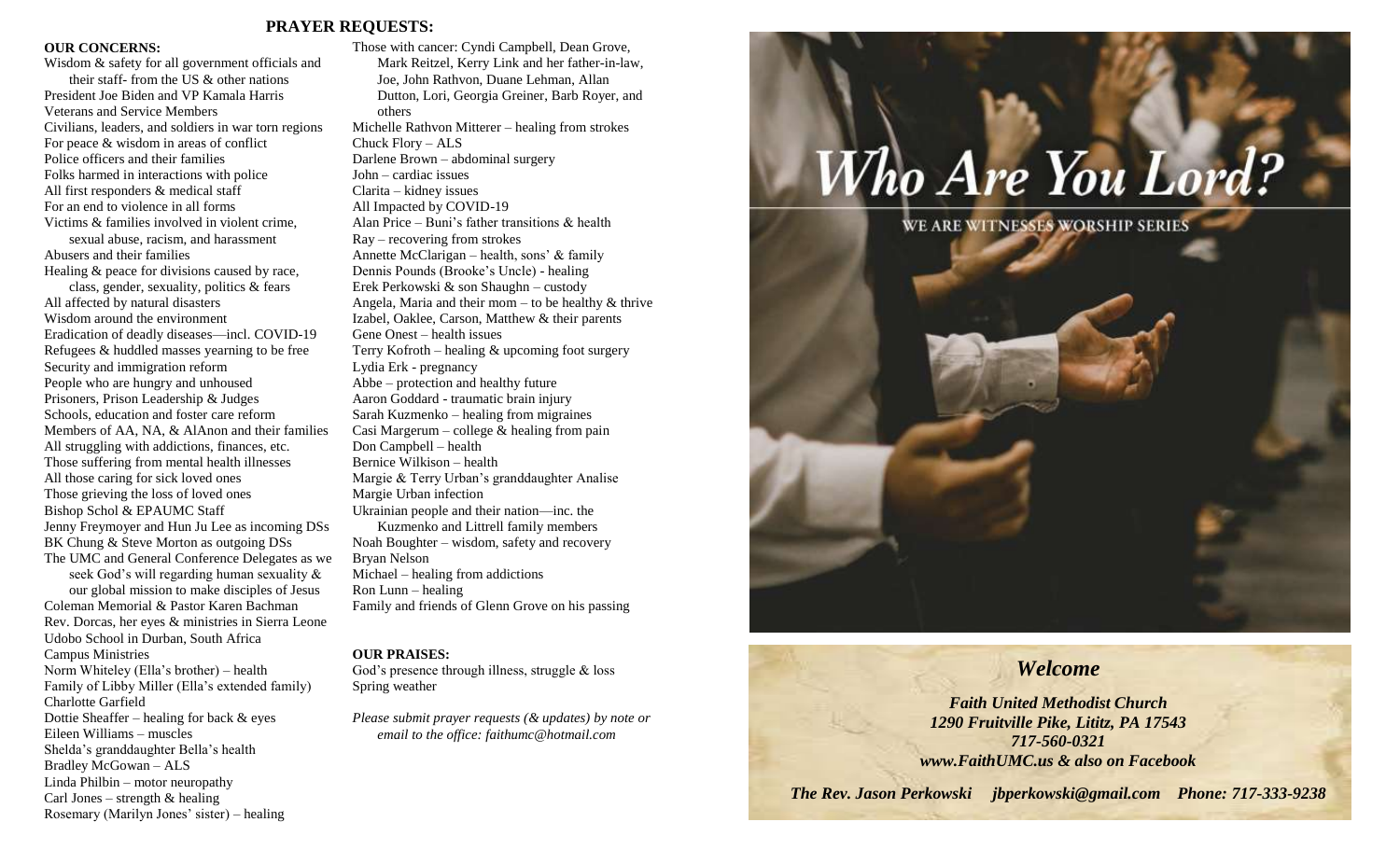# *Faith United Methodist Church*



# **May 1, 2022 at 10:30 AM – 3 rd Sunday of Easter**

**ELCOME:** We come together to worship God. During this season of Easter, we remember God's sacrificial, resurrecting and redeeming love. The Father has seated the Son at His Right Hand and sent the Holy Spirit to minister to us powerfully. You are welcome in this sacred space no matter who you are; from where you have come; what experiences, struggles or gifts you bring; or the questions, doubts & beliefs you carry. We are so glad you are here! *W*

**GUEST BOOK:** *If you are visiting with us for the first time, please sign the guest book in the hallway and provide us with your contact info. We would love to stay in touch with you.*

## **OUR OFFERINGS OF PRAYERS, PRESENCE, GIFTS, SERVICE & WITNESS**

*There are offering plates by the doors to the sanctuary and the altar. You may also give online or by mail.*

#### **GREETINGS & ANNOUNCEMENTS Michelle Bame**

*If you're worshipping online, please 'sign in' by commenting on the video & post prayer requests, too.*

## **A TIME FOR CENTERING & PRAYER**

**\*CALL TO WORSHIP Michelle Bame & God's People**

Lord of Life, submitting to death, you conquered the grave.

**By being lifted on a cross you draw all peoples to you.**

By being raised from the dead you restored to humanity all that we had lost through sin.

## **Throughout these fifty days of Easter we proclaim the marvelous mystery of death and resurrection.**

For all praise is yours, now and throughout eternity. **Amen.**

*James F. White, USA, 20th Century., alt. in UMBOW #394*

| *HYMN                                           | Majesty, Worship His Majesty                                                    | <b>UMH #176</b>      |
|-------------------------------------------------|---------------------------------------------------------------------------------|----------------------|
| <b>SCRIPTURE LESSON</b>                         | Psalm 30<br>This is the Word of the Lord $-$ Thanks be to God!                  | <b>Terry Kofroth</b> |
| THE PRAYERS OF GOD'S PEOPLE & THE LORD'S PRAYER |                                                                                 | <b>UMH #895</b>      |
| *HYMN                                           | It Is Well with My Soul                                                         | <b>UMH #377</b>      |
| <b>SCRIPTURE LESSON</b>                         | <b>John 21:1-19</b><br>This is the Word of the Lord $-$ Thanks be to God!       | <b>Terry Kofroth</b> |
| <b>CHILDREN'S TIME</b>                          |                                                                                 | <b>Amy Boughter</b>  |
| *HYMN                                           | <b>Amazing Grace</b>                                                            | UMH #378 v. 1, 2, 4  |
| <b>SCRIPTURE LESSON</b>                         | <b>Revelation 5:11-14</b><br>This is the Word of the Lord $-$ Thanks be to God! | <b>Terry Kofroth</b> |
| *HYMN                                           | Holy, Holy, Holy! Lord God Almighty                                             | <b>UMH #64</b>       |

| <b>SCRIPTURE LESSON</b> | Acts 9:1-20                                             | <b>Terry Kofroth</b> |
|-------------------------|---------------------------------------------------------|----------------------|
|                         | This is the Word of the Lord — <b>Thanks be to God!</b> |                      |
| <b>SERMON</b>           | <b>Who Are You Lord?</b>                                | <b>Alex Drolet</b>   |
| *HYMN                   | O Jesus, I Have Promised                                | <b>UMH #396</b>      |

# **BENEDICTION & SENDING FORTH**

*\* You are invited to stand*

**Director of Worship:** Shannon Edwards **AV Tech:** Dennis Meck, Sr. **Pastor:** The Rev. Jason Perkowski **Ministers:** The People of God

# **WORSHIP SERVICES ARE ALSO BROADCAST on Facebook & our website.**

**COVID PROTOCOLS: Masks are optional.** We will still be sitting every other row for social distancing.

**OFFICE COMMUNICATION:** Hours vary, so please contact us directly to see when we are available. Messages left on the office phone, 717-560-0321 or email: [faithumc@hotmail.com,](mailto:faithumc@hotmail.com) will be checked from Monday through Friday. In case of an emergency contact Pastor Jason at 717-333-9238 or [jbperkowski@gmail.com](mailto:jbperkowski@gmail.com) and leave a *detailed message*. Pastor Jason is spending time with family from Friday Noon through Saturday. Please be patient if he doesn't respond to non-emergency calls during those times.

**PASTOR JASON** will be on vacation April 20-May 4. Pastor Andrea Haldeman is on call for Pastoral Emergencies. Call Michelle Bame (717) 537-5064 or the Church Office and they will contact Pastor Andrea.

**JUNIOR CHURCH BY ZOOM VIDEO CHAT – SUNDAYS AT 9 AM for 3 year old-4 th grade kids.** We send families the Zoom link and other resources—*contact the office if interested*.

**YOUTH GROUP, SUNDAYS, 5-7 PM** at Faith UMC. 5<sup>th</sup>-12<sup>th</sup> graders are invited. Sign up in the hall or by *contacting the office to volunteer to be the 2nd adult for the evening and/or provide a snack or light dinner.* Michelle Bame and Sarah Solodky will lead youth group tonight.

**CHATTING CLUB: MONDAYS AT 7 PM BY ZOOM – NO MEETING MAY 2** while Pastor Jason is on vacation. We have been discussing the work of **POWER Interfaith Lancaster County,** that is part of a **statewide group of people of faith working on making our commonwealth more just.** We are working on fair funding for public schools, positive interactions between police & communities, a healthier environment & climate, economic justice, etc. Pastor Jason invites anyone interested in learning more to contact him**.**

**BIBLE STUDY with Mike Shifflet on THURSDAYS at 6:30 PM at Oregon Community UMC.**

**MORNING BIBLE STUDY – FRIDAYS AT 10AM:** Join us **in person** in Fellowship Hall or by Zoom. Click:<https://us02web.zoom.us/j/83172825482?pwd=VzBkd2p0ci9KZ1BqMUZqN1NOamh4dz09> or One tap mobile: +16468769923,,83172825482#,,,,\*217940# (New York)

**LANCASTER COUNTY NATIONAL DAY OF PRAYER:** Lancaster Bible College, Good Shepherd Chapel, 901 Eden Rd, Lancaster, PA 17601 Thursday, May  $5<sup>th</sup>$  from 6:30 to 8:00 pm (Worship begins at 6:15 pm) for more information visit [http://lancasterNDP.com.](http://lancasterndp.com/)

**VACATION BIBLE SCHOOL: July 25–29, 6-8:00 PM at Faith.** I welcome everyone's thoughts and suggestions. There are lots of ways you can help before and after the event and the week of VBS. **Please let me know ASAP how you would like** 

**to be involved.** Thank you in advance for being a part of this ministry! Contact Carol Kennedy (VBS director) at 717-560-0321 o[r faithumc@hotmail.com.](mailto:faithumc@hotmail.com) **There will be a brief VBS meeting after worship on May 15.**